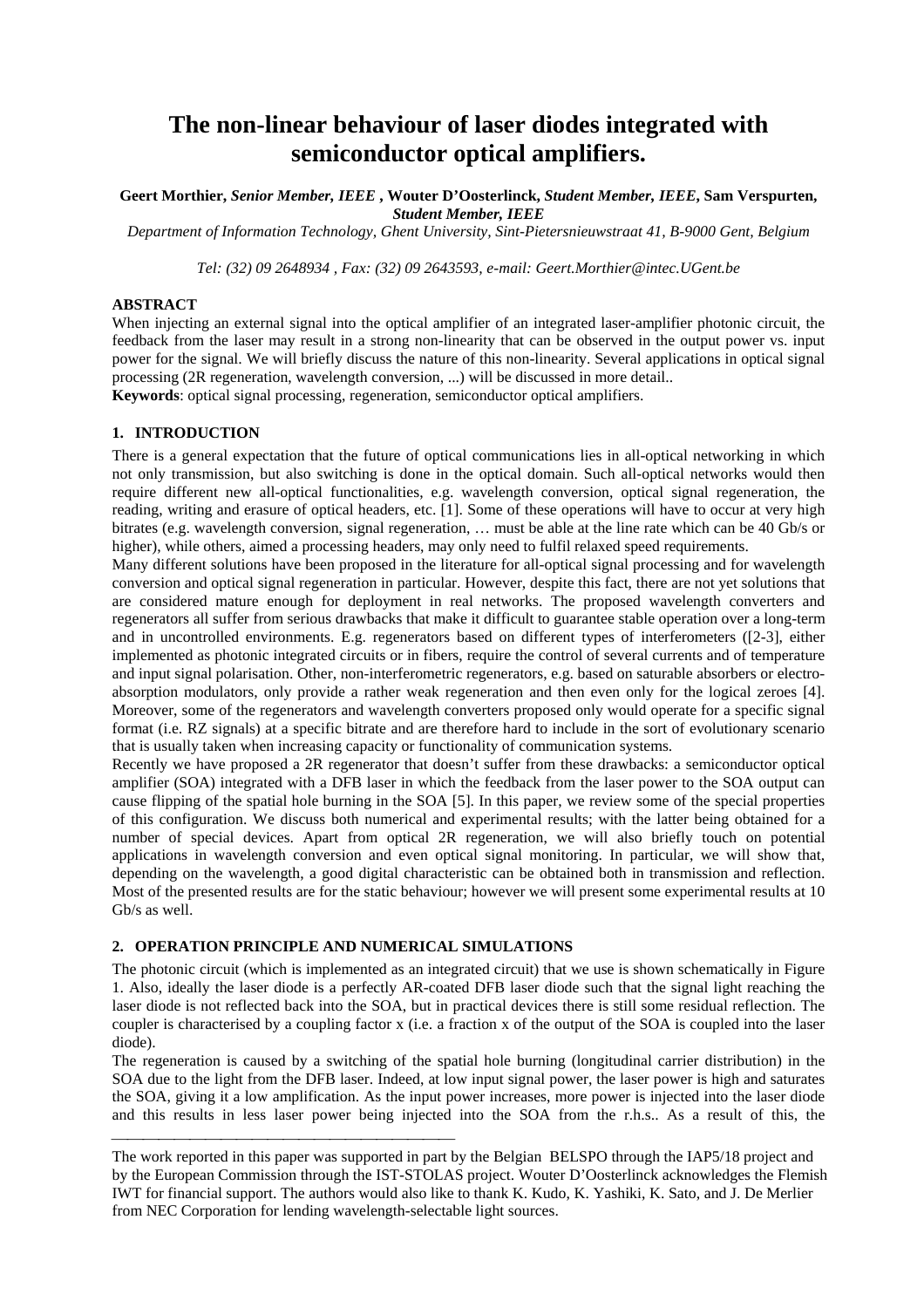amplification of the SOA increases, the power injected into the laser increases and the laser emission decreases even further. At a certain level of input signal power, this feedback mechanism is so strong that it causes the laser diode to switch off or nearly switch off, with then the SOA being saturated by the input signal. The regeneration can be very fast since the SOA is always in a saturated condition with a high power (either from the signal or from the laser). And by properly chosing the laser bias current, one can take care that the laser just switches off but remains close to threshold so that it remains fast.



*Fig. 1: Schematic of a semiconductor laser integrated with an SOA* 

Figure 2 shows the calculated output power vs. signal input power for the configuration in Figure 1 for a number of currents injected into the DFB laser. The current injected into the SOA was kept fixed at 120 mA. It can be seen that for the right choice of the DFB and SOA current one can obtain a very steep transition from low to high output power, with a more or less constant output power above the transition. This device can therefore be used as optical regenerator and can give both extinction ratio improvement (especially for small input extinction ratios) and noise and crosstalk reduction for the "1"'s in a signal.



*Fig. 2: Calculated static decision characteristics for different coupling factors (x) and drive currents of both SOA and laser diode. (a) x=0.5,*  $I_{laser}=120$  *mA and I I<sub>SOA</sub>=120mA, (b) x=0.5,*  $I_{laser}=120$  *mA and I<sub>SOA</sub>=130mA, (c) x=0.6,*  $I_{laser}=120$ mA and  $I_{SOA}=120$ mA, (d)  $x=0.5$ ,  $I_{laser}=140$ mA and  $I_{SOA}=120$ mA.

As we will show later, the output power from the laser is nearly constant before the transition in Figure 2 and then drops sharply after this transition. This laser output power can thus be used for wavelength conversion (with inverted operation) and if the DFB laser diode was replaced by a tunable laser diode, one could use the device in Figure 1 for wavelength conversion to any of the wavelengths within the tuning range of the tunable laser diode.

## **3. EXPERIMENTAL RESULTS AND DISCUSSION**

We didn't have an integrated configuration as shown in Figure 1 available. However, for our first experiments we used a wavelength selectable laser as shown in Figure 3 and described in detail in [8]. It consists of an SOA that is connected to four laser diodes by means of a 1 by 4-coupler. Normally the light is coupled from lasers to SOA.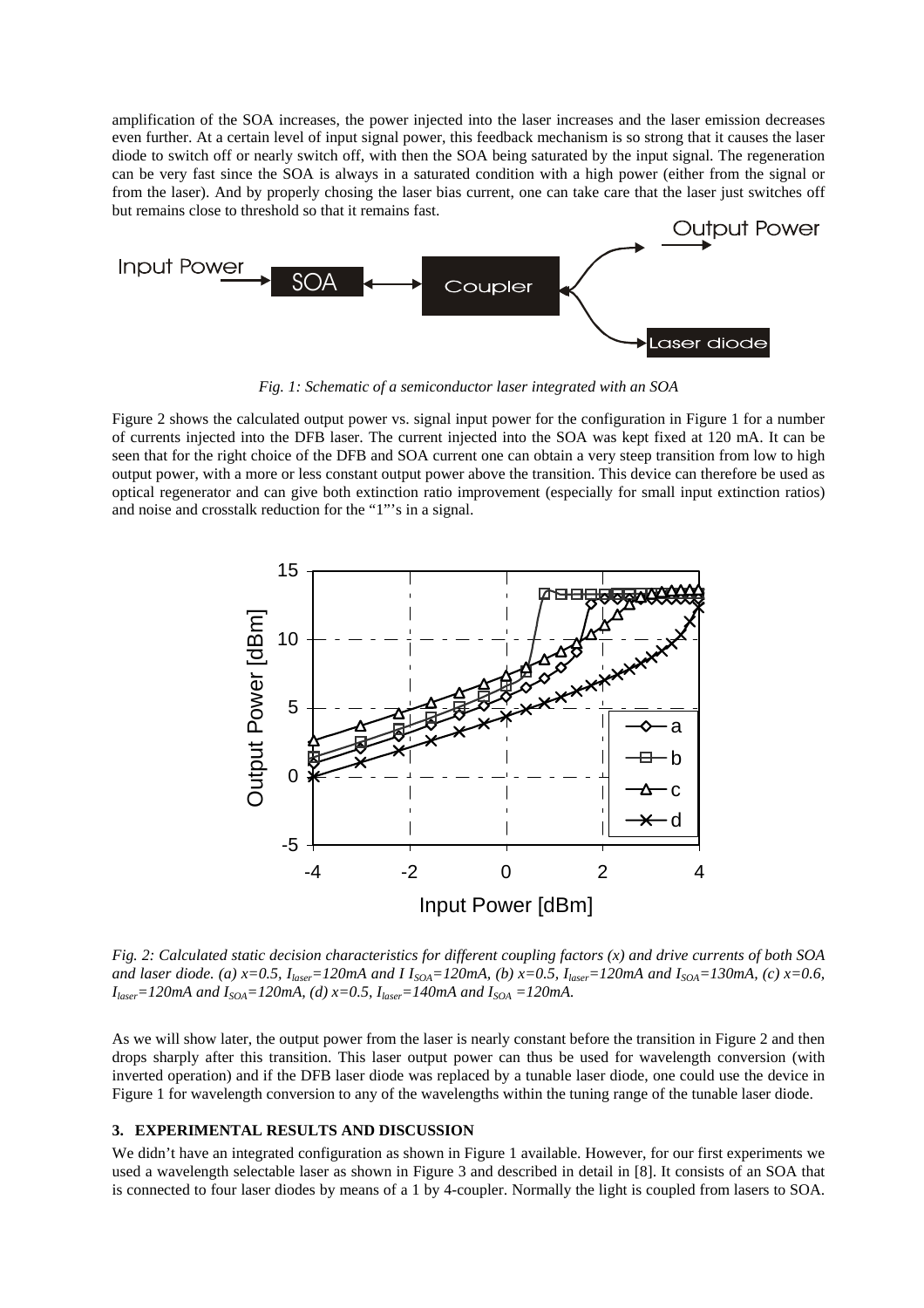In our case light is injected into the SOA and coupled out at the back facet of one of the lasers. One can already notice two distinct differences with the originally simulated and measured device. The coupling between laser diode and SOA is smaller which leads to less feedback and the output light has to pass through the laser before being measured.

The experimental results reported hereafter were all obtained for a laser current of 30 mA and an SOA current of 45 mA.



*Fig. 3: Schematic of the wavelength-selectable laser used as regenerator* 

#### **3.1 Optical 2R regeneration**

Figure 4 shows the measured static characteristics in transmission for different signal wavelengths. The emission wavelength of the laser diode was around 1540 nm. As can be seen, a good regeneration is obtained for signal wavelengths that are sufficiently far from the lasing or Bragg wavelength and the regeneration curves are in qualitative agreement with the numerical results. The reason is that for signal wavelengths close to the Bragg wavelength, the signal is reflected too much in the laser diode and there will always be a similar amount of signal injection on both sides of the SOA, to such an extent that a flipping of the spatial hole burning is no longer possible. The shift of the decision point towards higher input power for decreasing wavelength is largely due to the wavelength dependence of the amplifier gain, as can be seen from the curves below the decision point. One can also notice that the output power is extremely flat above the decision point and varies less than 0.5 dB

over an input power range of 10 dB.



*Fig. 4: Measured static decision characteristic in transmission for different signal wavelengths.* 

Figure 5 shows the regeneration characteristics in reflection. For wavelengths sufficiently far from the Bragg wavelength of the laser, this reflection is due to the residual facet reflectivity. As can be seen, regeneration occurs only far from the Bragg wavelength, when the signal injection into the SOA can be considered asymmetric. For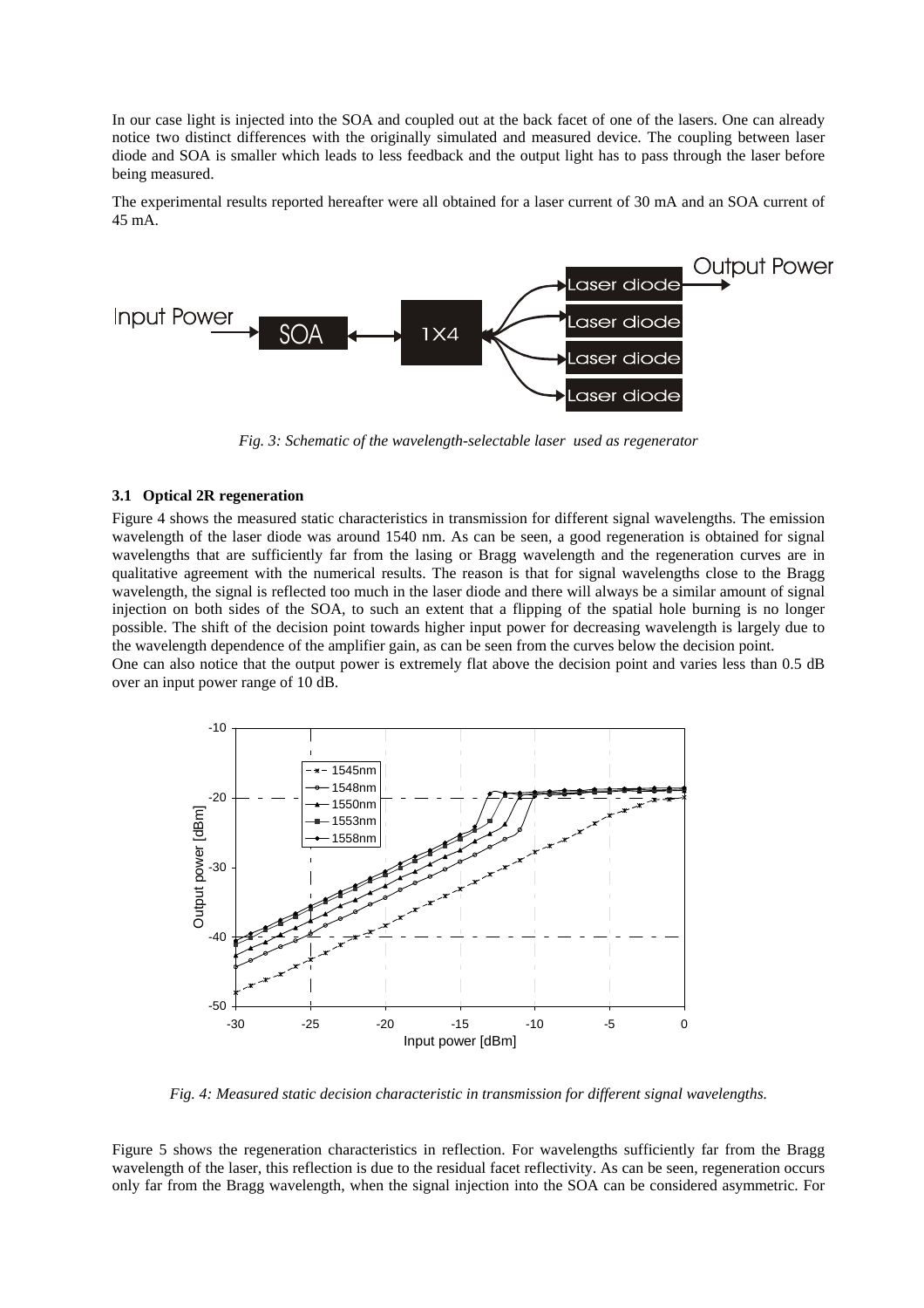the 1550 nm wavelength, one can observe that an output extinction ratio of around 20 dB can be obtained for an input extinction ratio of less than 5 dB. The power jump at the decision or threshold point varies significantly with signal wavelength though and for a signal wavelength of 1558 nm, the regeneration characteristic is less pronounced. One can also see that the reflected power slowly decreases above the decision point.



*Fig. 5: Measured static decision characteristic in reflection for different signal wavelengths.* 

#### **3.2 Dynamic operation**

We also performed measurements of the signal regeneration at 10 Gb/s using the device both in transmission or reflection. In Fig. 6 input and output eye-diagrams at 10 Gb/s in transmission are shown. It can be seen that an output extinction ratio of 10.3dB was obtained for an input extinction ratio of 3.4dB. The input eye diagram was measured after the 90/10 splitter and with an extra attenuation of 6dB resulting in a total attenuation of 16dB. The output eye diagram was measured with an attenuation of the input power of 14dB. Taking these attenuations into account one can see that the powers in the eye diagrams show good agreement with the difference between input and output power of the decision characteristic shown in Fig. 4 [6].



*Fig. 6: Input and output eye diagrams at 10 Gb/s in transmission.* 

In Fig. 7, we show the input and output eye diagrams in reflection mode at 10 Gb/s. An improvement of the extinction ratio with more than 5 dB can be observed and this again, as in the case of transmission, for a rather small input extinction ratio. However, the response in reflection is also seen to be slightly slower than in transmission.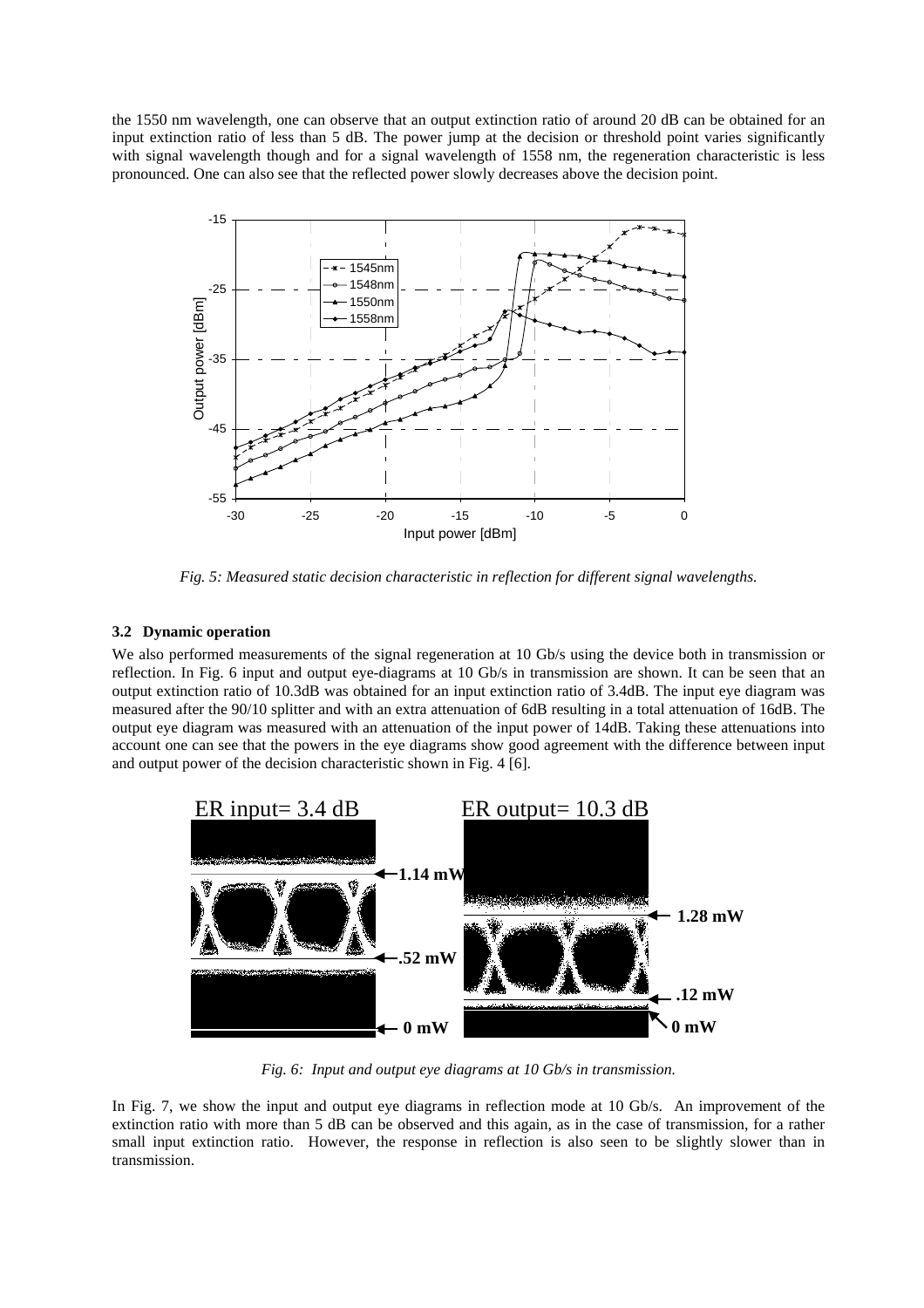Input ER: 3.9dB output ER: 9.1dB



*Fig. 7: Input and output eye diagrams at 10 Gb/s in reflection.* 

Both in transmission and reflection, one can observe a clear noise reduction for the logical zeroes.

## **3.3 Wavelength conversion and other applications**

As has been mentioned above, the output power of the laser diode shows a somewhat opposite variation to the one shown in Figure 4. Figure 8 shows the measured laser power vs. signal input power characteristic under static operation corresponding with one of the regeneration characteristics in Figure 4. One can see a very sharp drop in laser power of about 30 dB for a signal input power of -7 dBm. This drop occurs over 1 dB variation of signal input power. Hence, when using the device of Figure 3 for wavelength conversion, one will also get a large extinction ratio improvement and noise reduction. We didn't yet perform dynamic measurements of the wavelength conversion however.

The difference in threshold level between Figure 8 and Figure 4 is due to different fiber coupling losses.



*Fig. 8:Output power of the laser diode vs. signal input power.* 

The very sharp characteristic obtained in Figure 8 is also potentially useful in optical signal monitoring. We have previously demonstrated that a signal histogram can be obtained optically (without the use of high frequency electronics), making use of an optical decision characteristic provided that this decision characteristic is sufficiently sharp [7]. So far we were not capable of experimental demonstration because a stable optical decision circuit that provides a sufficiently sharp characteristic was not available to us. The characteristic given in Figure 5 would however be sufficiently sharp and the device used to obtain it also is a stable, non-interferometric device. Experiments to use the regenerator for optical signal monitoring are therefore planned for the near future.